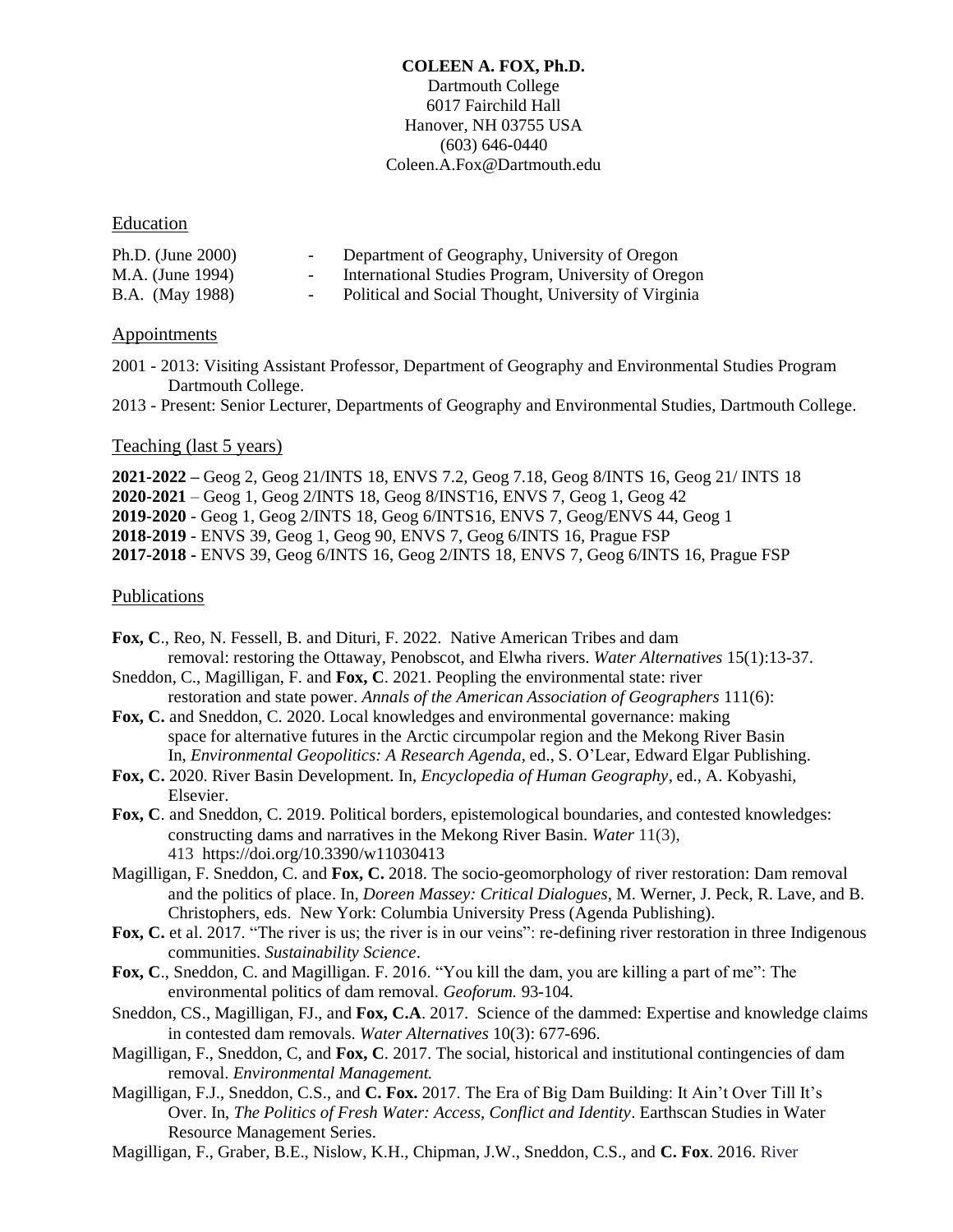restoration by dam removal: assessing riverine re-connectivity and watershed resilience at a regional scale. *Elementa: Science of the Anthropocene.*

- Sneddon, C. and **C. Fox**. 2014. A Genealogy of the Basin: Scalar Politics and Identity in the Mekong River Basin. In, *Negotiating Water Governance*, eds, A. Cohen and E. Norman. Ashgate.
- Sneddon, C. and **C. Fox**. 2012. Water, geopolitics and economic development in the conceptualization of a region. *Eurasian Geography and Economics* 53(1): 143-160.
- Sneddon C. and **C. Fox**. 2012. Inland capture fisheries and the industrial river basin: a political economy of Mekong fisheries. *Journal of Agrarian Change* 12(2-3): 279-299.
- Sneddon C. and **C. Fox**. 2011. Cold War technopolitics, the US Bureau of Reclamation and emergence of the "modern" river basin, 1950-1970. *Political Geography.*
- Sneddon, C. and **C. Fox**. 2008. River-basin politics and the rise of ecological democracy in Southeast Asia and Southern Africa. *Water Alternatives* 1(1): 66-88.
- Sneddon, C. and **C. Fox**. 2008. Struggles over dams as struggles for justice: the World Commission on Dams (WCD) and anti-dam campaigns in Thailand and Mozambique. *Society & Natural Resources: An International Journal* 21(7): 625-64.
- **Fox, C**. 2009. River Basin Development. In, *International Encyclopedia of Human Geography.* Elsevier Publishers.
- **Fox, C.** and C. Sneddon. 2007. Transboundary river basin agreements in the Mekong and Zambezi basins: enhancing environmental security or securitizing the environment? *International Environmental Agreements* 7: 237-261.
- Sneddon, C. and **C. Fox**. 2007. Power, development, and institutional change: participatory governance in the Lower Mekong Basin. *World Development* 35(12): 2161-2181.
- Sneddon, C. and **C. Fox**. 2006. Rethinking transboundary waters: A critical hydropolitics of the Mekong basin. *Political Geography* 25: 181-202
- **Fox, C**. and C. Sneddon. 2005. Flood pulses, international watercourse law, and common pool resources: a case study of the Mekong Lowlands. Research Paper No. 2005/20. Expert Group on Development Issues. United Nations University – World Institute for Development Economics Research.
- **Fox, C.** and N. Kohler. 1999. *Ecological and Social Sustainability in International River Basins: Local Participation in Natural Resource Planning in the Xe Kong and Se San River Basins of Laos, Cambodia, and Vietnam*. SYLFF Working Papers (12). Tokyo: Global Foundation for Research and Exchange.

#### Invited book reviews

**Fox, C.** 2021. Review of *Anticipating Future Environments: Climate Change, Adaptive Restoration, and the Columbia River Basin.* By Shana Lee Hirsch. Seattle: University of Washington Press, 2020. In, *Conservation and Society* 19(4): 307-308.

**Fox, C.** 2020. Review of *Same River Twice: The Politics of Dam Removal and River Restoration*. By Peter Brewitt. Corvallis: Oregon State University Press, 2019. In, *Environmental History,* April: 395-397.

**Fox, C.** 2020. Review of *Knowing the Salween: Resource Politics of a Contested Transboundary River*. By Carl Middleton and Vanessa Lamb, eds. Springer Open, 2019. In, *Singapore Journal of Tropical Geography*. 41(2): 303-304.

### Research support

| 2019      | Irving Institute for Energy and Society. Hydropower Development and Knowledge            |
|-----------|------------------------------------------------------------------------------------------|
|           | Controversies in Transboundary Basins. C. Sneddon, C. Fox, J. Chipman, and F. Magilligan |
| 2013-2015 | Porter Foundation Faculty Research Grant. Indigenous Confluence: The Role of Indigenous  |
|           | Knowledge in River Restoration and Sustainable Futures. N. Reo, D. Turner, and C. Fox.   |
| 2013-2015 | NSF 1263519. Ecological Conflicts and the Social Dimensions of Dam Removal.              |
|           | C. Sneddon, C. Fox and F. Magilligan.                                                    |
| 2008-2009 | SYLFF Joint Initiatives Program. World Heritage, Regional Integration and Local          |
|           | Livelihoods: Tourism, Development, and Sustainability in Mainland Southeast Asia. C. Fox |
|           | and N. Kohler                                                                            |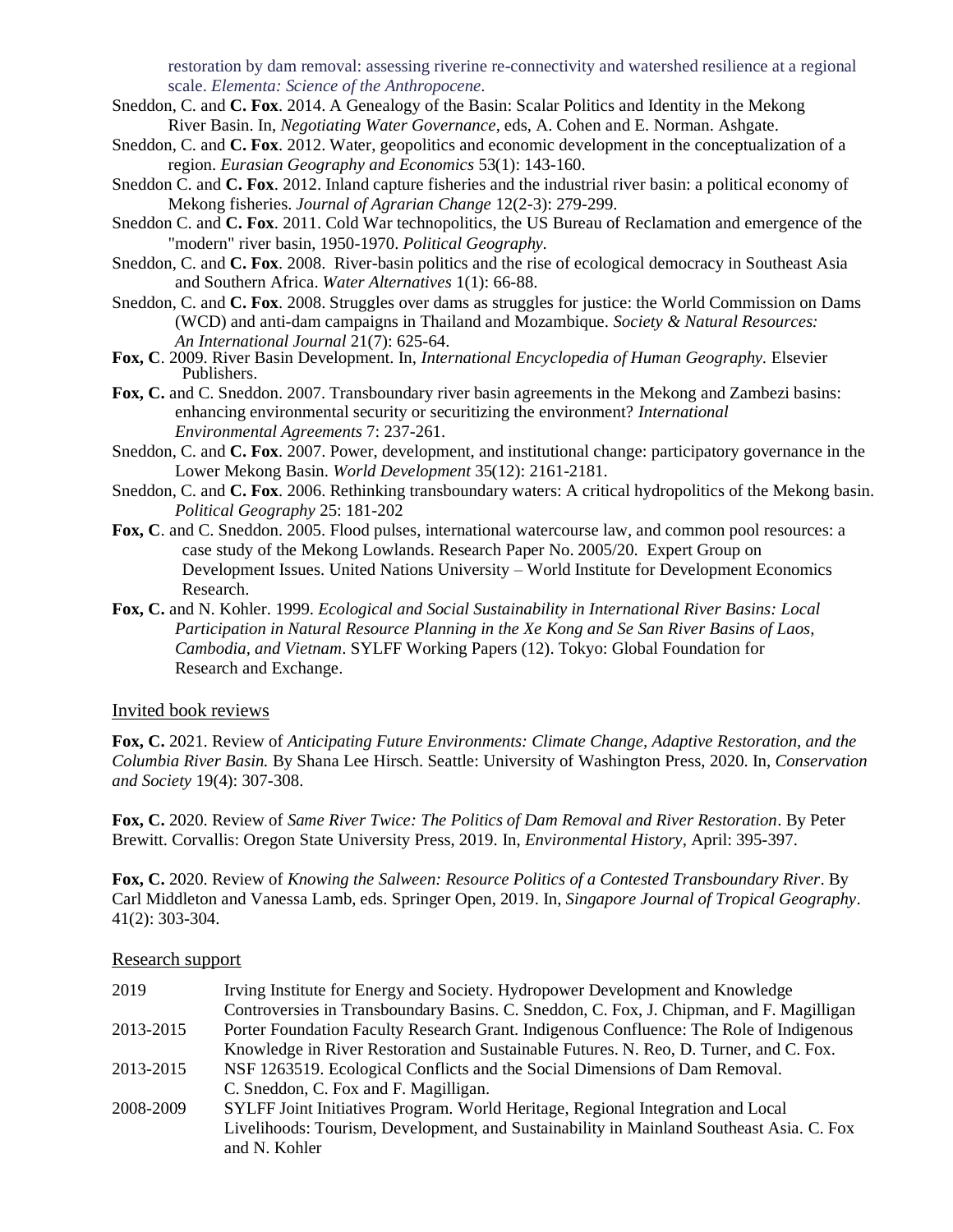| 2002-2003 | United States Institute of Peace. Towards Participatory and Ecologically Sustainable        |
|-----------|---------------------------------------------------------------------------------------------|
|           | Management of the Mekong and Zambezi Basins. C. Sneddon and C. Fox.                         |
| 1998      | Global Foundation for Research and Scholarship. Integrated Planning and Management of       |
|           | International Watersheds: Developing Local Participation in Laos, Cambodia, and Vietnam. C. |
|           | Fox and N. Kohler.                                                                          |
| 1998      | United States Institute of Peace Dissertation Research Award. Hydro-development in the      |
|           | Mekong River Basin: Implications for Peace and Conflict                                     |
| 1996      | University of Oregon Summer Research Grant.                                                 |
| 1996      | Ford Small Research Grant in Southeast Asian Studies for pre-dissertation research.         |

# Fellowships and honors

| 2015              | Dartmouth College Distinguished Lecturer Award                                                                           |
|-------------------|--------------------------------------------------------------------------------------------------------------------------|
| 2005              | Dartmouth College, Dean of the Faculty teaching award for non-tenure track faculty.                                      |
| 1995-1996         | Sasakawa International Trade and Development Graduate Fellowship.                                                        |
| 1995              | University of Oregon Graduate Teaching Fellowship Award.                                                                 |
| 1994-1995         | University of Oregon Culbertson Scholarship.                                                                             |
| 1994-1995         | Foreign Language Area Studies Award (FLÂS) for Vietnamese.                                                               |
| 1993              | Consortium for the Teaching of Indonesian (COTI); scholarship for advanced Indonesian language                           |
|                   | study in Sulawesi, Indonesia.                                                                                            |
| 1992<br>1991-1992 | Oregon Sports Lottery Scholarship (graduate student merit award).<br>Clarence Thurber International Studies Scholarship. |

# University service

|               | 2021 – present Academic advisor, Dartmouth Women's Volleyball   |
|---------------|-----------------------------------------------------------------|
| $2013 - 2014$ | Dickey Center Certificate in Global Health Advisory Committee   |
| $2009 - 2019$ | Dickey Center, International Studies Program Steering Committee |
| $2009 - 2020$ | Academic advisor, Dartmouth Women's Lacrosse Team               |
| $2007 - 2014$ | Olga Gruss Lewin Post-Graduate Fellowship Committee             |
| 2005-2006     | Dartmouth College, Writing Program Steering Committee           |

# Recent invited talks

2021 - 4th Conference International, Les lundis d'I.S.Rivers. Lyon, France (webinar)

- 2017 Continuité écologique symposium, Beune France
- 2015 Mount Holyoke College, Geography Lecture Series
- 2015 Poitiers, France, International workshop on dam removal
- 2014 Middlebury College, Politics of Freshwater

Honors thesis advising

(Committee chair or co-chair)

Allyson Block. 2019. Geographies of School Gun Violence.

Saadjo Sow. 2018. Postcolonial Geographies of Skin Bleaching in Senegal.

- Sarah Fernandez. 2014. Reigning Powers: A Study of the Dynamics between Nyarugusu Refugees, Makere Host Communities, and the Shaping Power of International Aid Organizations.
- Dela Kpo. 2014. Dam[med] Discourses: A Case Study of the Political Ecology of the Bui Hydroelectric Dam.
- Lotta Nygren. 2014. Disciples of Development: A Case Study of Fida International Missionaries' Role in Development in Tanzania.
- Adam Bledsoe. 2010. Developing the Narrative of Development: a Case Study from Pedernales, Dominican Republic.
- Tenley Brownwright. 2010. The Historical Political Ecology of Disease: an Examination of the 2000-2001 Cholera Outbreak in KwaZulu-Natal, South Africa.
- Margi Dashevsky. 2010. "Think Global, Act Local:" an Investigation of Localization in the Upper Valley of Vermont and New Hampshire.
- Andrew Ferrera. 2010. Individual Environmental Behavior: a Study of Student Recycling at Dartmouth